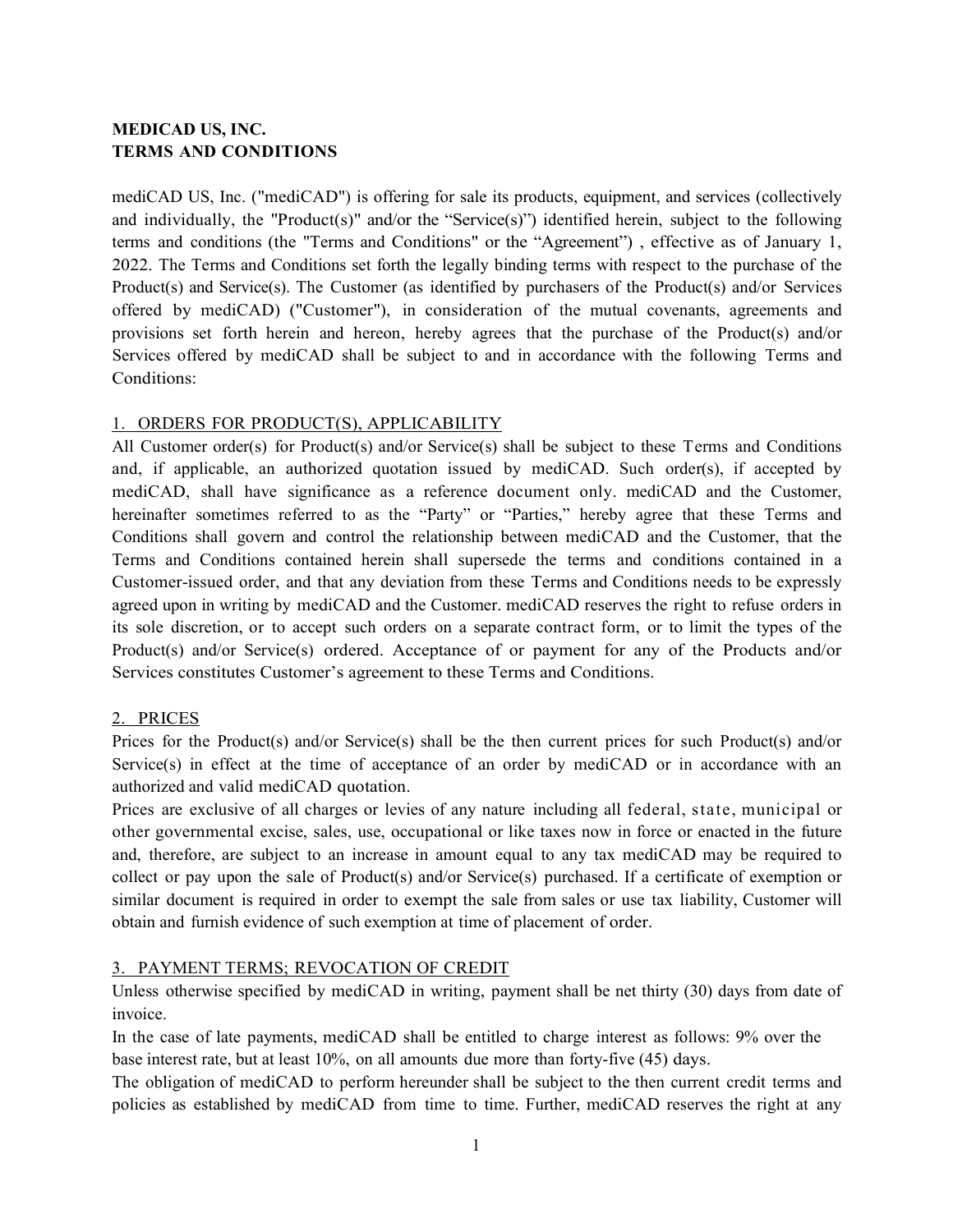time when, in its opinion and sole discretion, Customer's financial condition or other circumstances warrants it, to revoke, alter or suspend any credit already extended, or to require full or partial payments in advance of any performance, and/or terminate this Agreement or any order accepted hereunder without liability to Customer, except reimbursement for payments already made to the cancelled order.

#### 4. FORCE MAJEURE

mediCAD shall not be responsible for delays or non-performance directly or indirectly caused by governmental regulations or requirements, acts of God, unavailability of materials, work stoppages, slowdowns, boycotts or other causes beyond mediCAD's reasonable control. In the event of delay due to any such cause, time for delivery shall be extended for a period of time equal to the duration of the delay, and Customer shall not be relieved of any obligations hereunder, or have any claims against mediCAD.

## 5. LIMITED WARRANTY

All Product(s) and/or Service(s) offered by mediCAD are warranted to the original purchaser (the "Purchaser") to be free from defects in workmanship and materials for a period of twelve (12) months. During the term of the warranty, mediCAD will replace any Product(s) or part(s) thereof which prove to be defective in material and workmanship. A replacement will not be made for damage due to misuse, abuse, neglect, accident, or improper installation.

mediCAD is not responsible for, and will not pay, any labor charges, damage incurred during installation, repair, or replacement, damage incurred to other related part(s), injuries, loss of income, incidental and consequential damages, damages or any other loss whatsoever connected therewith.

Warranty Terms

# A. Enforcement of Warranty

(i) Notice

The Purchaser shall notify mediCAD in writing of any defects in the Product(s) and/or Service(s) that the Purchaser has detected and requires to be corrected under this Warranty. Such notice shall be made without delay, but in any case within ten (10) days of and during the term of the Warranty. The notice shall contain a description of the defect and a description of the probable cause of it if available. (ii) Remedy

If, after mediCAD has conducted appropriate tests and inspections as determined by mediCAD at its sole discretion, the Product(s) and/or Service(s) is found to have defects that fall within this Warranty, exclusive remedy shall be made, at the sole option and discretion of mediCAD, by either repairing the defects or faults, or by supplying the respective correct Product or Service. Either mediCAD or the Purchaser or a third party shall perform repairs, at mediCAD's sole discretion.

# B. Precondition for Warranty Handling

# (i) Exclusions

Excluded from the Warranty are, and mediCAD shall have no responsibility for damages of any kind as a result of one of the following events: the repair and replacement of the Product(s) or any part thereto due to normal wear and tear, vandalism, accidents, negligence, or otherwise without any fault of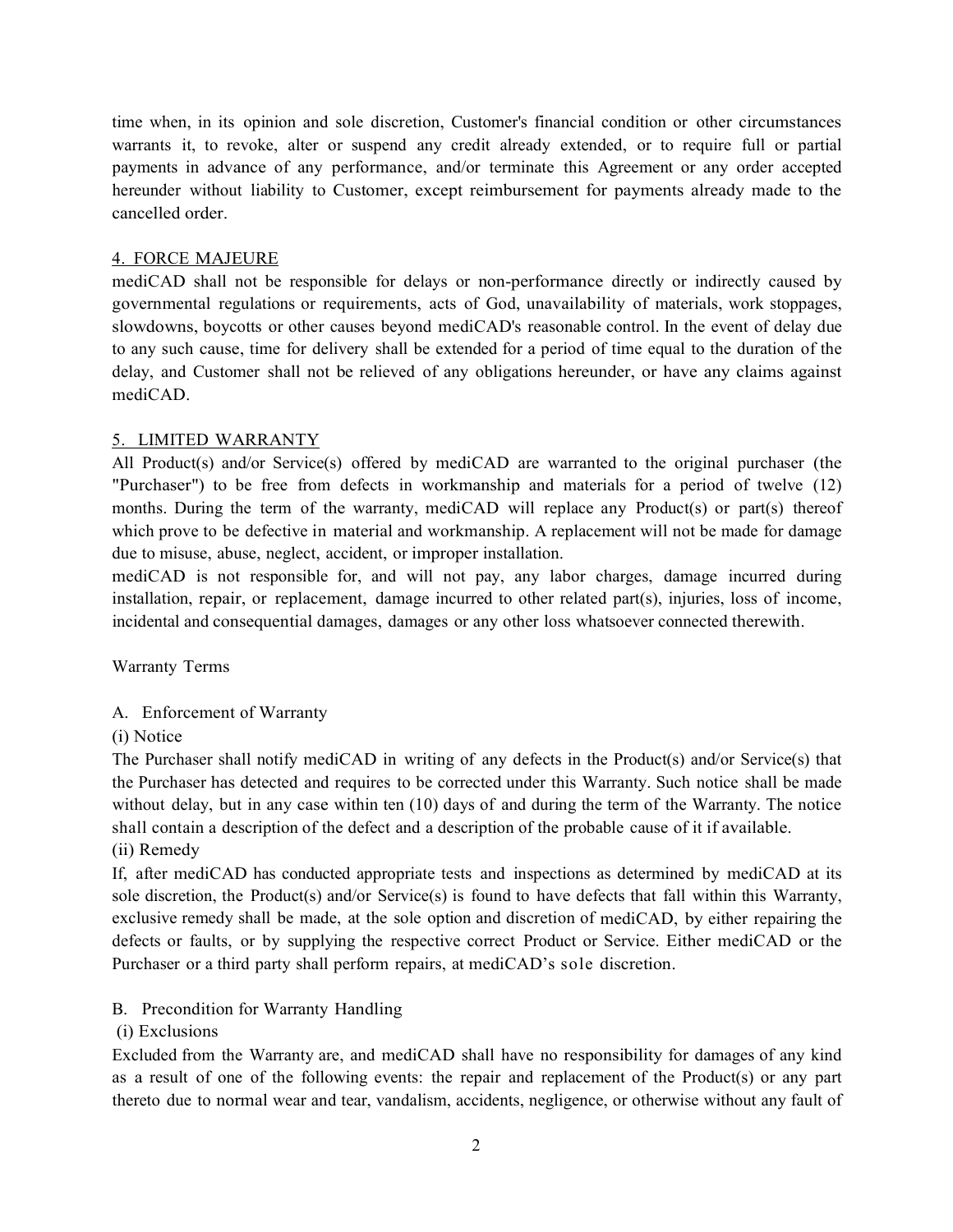mediCAD; repairs, alterations or adjustments to the Product(s) performed or originated by the Purchaser or any third party without mediCAD's prior written consent; unreasonable use, misuse, abuse, accident, alteration, modification, reengineering or neglect. The Warranty described above applies only to Products manufactured by mediCAD.

## (ii) Report of Date of Installation

The Purchaser shall notify mediCAD in writing of the exact date of installation of the Product(s); this obligation shall constitute another condition precedent for this Warranty.

## C. Payments due by the Purchaser

## (i) Monies Due

Any monies due to be paid by the Purchaser to mediCAD shall be paid in full, and mediCAD shall credit the Purchaser for any warranty claims separately, if necessary.

#### (ii) Deductions

Should the Purchaser make any deductions, mediCAD shall forthwith be discharged from the performance of its obligations under this Warranty until the Purchaser has paid mediCAD such deduction in full.

## D. Collections

Should the need arise to employ professional collection agents and/or attorneys to effect payment of any monies due under any portion of this Agreement, all such costs incidental to collection, including court costs, reasonable attorney fees, through any appeal necessary, will be borne by the Customer/Purchaser.

#### E. Other Exclusions

All claims beyond those allowed in these Terms and Conditions for any loss or damage from whatever cause arising, including damage to the Purchaser's property, shall be excluded and hereby waived by the Purchaser unless such claim is made based on intentional bad acts or gross negligence by the owner, officers, or executives of mediCAD. In such case, damages shall be limited to those that are reasonably foreseeable as a result of the intentional bad acts or gross negligence.

**THE WARRANTIES SET FORTH IN THIS SECTION ARE EXCLUSIVE AND IN LIEU OF ALL OTHER WARRANTIES WHETHER STATUTORY, EXPRESSED OR IMPLIED, AND THE WARRANTIES OF MERCHANTABILITY AND FITNESS FOR A PARTICULAR USE AND ALL OTHER WARRANTIES ARISING FROM THE COURSE OF DEALING OR USAGE OF TRADE ARE HEREBY EXCLUDED. THE REMEDIES PROVIDED HEREIN ARE CUSTOMER'S SOLE AND EXCLUSIVE REMEDIES FOR ANY FAILURE BY MEDICAD TO COMPLY WITH ITS WARRANTY OBLIGATIONS. CORRECTION OF THE NONCONFORMITIES IN THE MANNER AND FOR THE PERIOD OF TIME PROVIDED HEREIN SHALL CONSTITUTE COMPLETE FULFILLMENT OF MEDICAD'S OBLIGATIONS REGARDING PRODUCT(S) AND/OR SERVICES, WHETHER THE CLAIMS BY THE CUSTOMER ARE BASED IN CONTRACT, IN TORT (INCLUDING NEGLIGENCE) OR OTHERWISE.**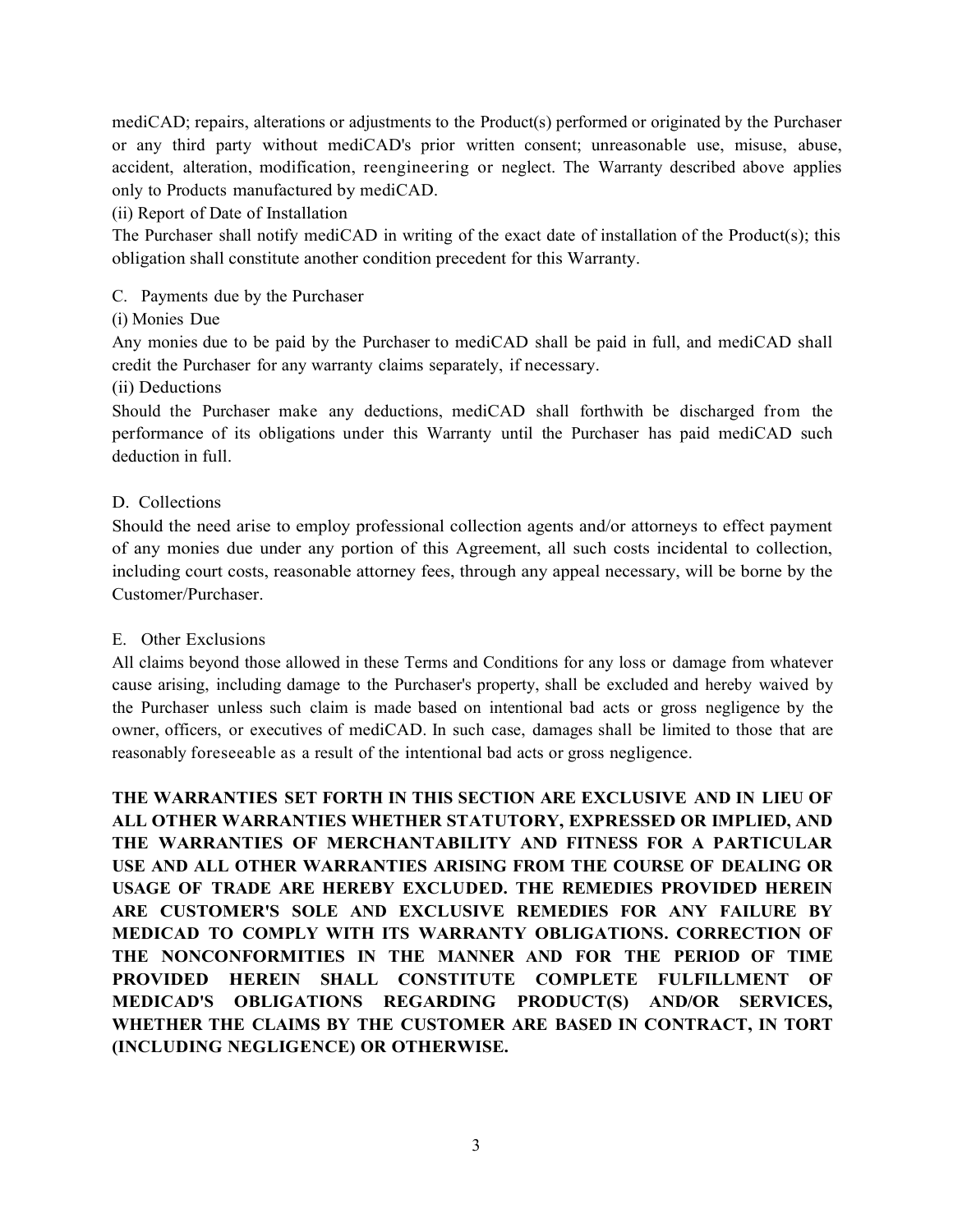## 6. INTELLECTUAL PROPERTY

mediCAD may discontinue, without liability, delivery of Product(s) and Service(s) if, in its opinion and sole discretion, their use constitutes, or may create the risk of, patent, copyright, trademark or trade secret infringement.

mediCAD makes no warranty against patent, copyright, mask work, trademark or trade secret or other infringement by Product(s) and Service(s) if designed to Customer's specifications, or if used in combination with non- mediCAD supplied equipment or devices, and if a claim, suit or action is based thereon, Customer shall defend, indemnify and hold harmless mediCAD therefrom.

# 7. LIMITATIONS OF LIABILITY; EXCLUSIVE REMEDY

mediCAD will not be liable to Customer under this Agreement, whether in contract, in tort (including negligence) under any warranty or otherwise for any special, indirect, incidental or consequential loss or damage, or loss of profits or revenues even if mediCAD has been advised of the possibilities of such damages. The remedies set forth in Sections 5 and 6 this Agreement are exclusive, and mediCAD's liability for damages to the Customer for any cause whatsoever, including performance or non-performance by mediCAD, the Product(s) and/or Service(s) provided hereunder, regardless of the form of the action, under any warranty or otherwise will be limited to the remedies provided therein.

## 8. DEFAULT

- A. Any of the following will constitute an act of default hereunder. Customer:
	- (i) Is or becomes insolvent or a party to any bankruptcy or receivership proceeding or any similar action affecting the financial condition or property of Customer and such proceeding has not been dissolved within 30 days;
	- (ii) Makes a general assignment for the benefit of creditors; or
	- (iii)Ceases doing business in the normal course.

B. In the event an act of default shall occur, mediCAD shall have the right to and may elect any or all of the following remedies which shall be cumulative and not exclusive:

- (i) Declare the particular order out of which the default arises to be immediately terminated;
- (ii) Declare, at its option, all charges incurred but unpaid relative to the order to be immediately due and payable; Exercise any or all remedies specified in this Agreement or any supplement associated herewith; and
- (iii)Pursue each and every remedy available at law or in equity.

#### 9. GOVERNING LAW

This Agreement and any order accepted hereunder shall be governed by and interpreted, construed and enforced in accordance with the laws of state of Georgia.

#### 10. ASSIGNMENT

Customer shall not delegate any duties or assign any rights or claims under this Agreement without mediCAD's prior written consent, and any such attempted delegation or assignment shall be void and constitute an act of default according to Section 8.